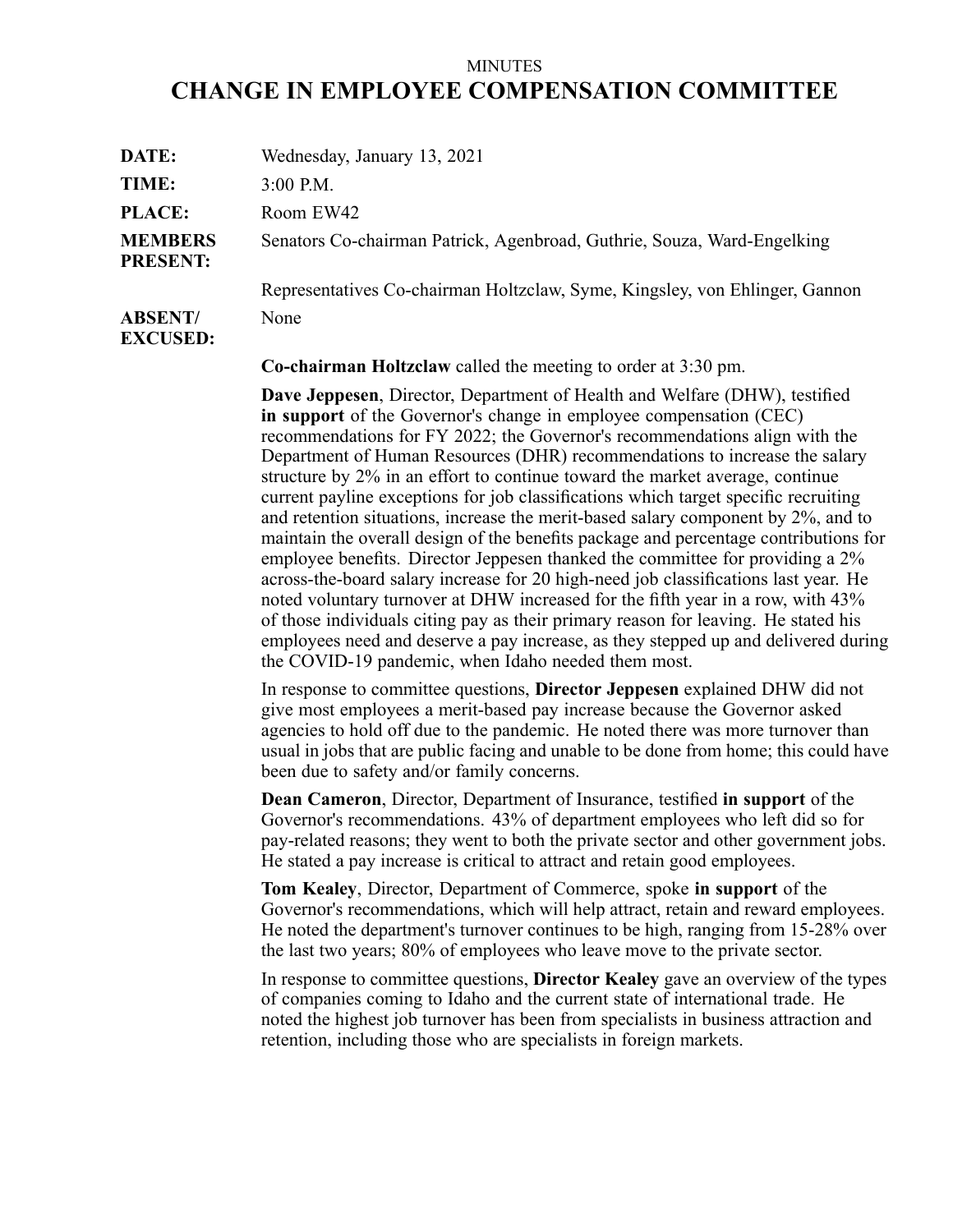**Patti Perkins**, Director, Department of Finance, noted last year presented many challenges for state employees, including the abrupt transition to remote work. She explained the department did not provide any merit-based pay increases because of the Governor's 5% budget holdback. She stated it is important for state wages to keep pace and avoid returning to <sup>a</sup> time when employees go several years without receiving pay raises.

In response to committee questions, **Director Perkins** reviewed the difficulty in hiring qualified auditors, noting federal senior examiners are paid twice as much as state senior examiners, with comparable benefits.

**Ed Schriever**, Director, Department of Fish and Game, spoke **in suppor<sup>t</sup>** of the Governor's recommendations. He noted demand on their resources and facilities is at an all-time high. He expressed appreciation for the committee's work over the pas<sup>t</sup> few years to maintain momentum for salary gains and move closer to the market average.

**Tony Faraca**, Chief Deputy Director, Liquor Division, discussed how his employees have continued to operate in an uninterrupted fashion during the pandemic. He noted there is especially stiff competition for warehouse employees from private companies like Amazon. Employees often leave for private companies with higher starting pay, even when the state offers better benefits.

**Becky Schroeder**, Chief Operating Officer, Idaho Lottery, explained how her employees have ensured the Idaho lottery has not stopped or delayed paying tickets during the pandemic, and noted sales have remained fairly steady.

**Susan Buxton**, Interim Director, Department of Parks and Recreation, spoke **in suppor<sup>t</sup>** of the Governor's recommendations. She noted it has been very difficult to fill positions and keep people on the job over the pas<sup>t</sup> year; the department competes for frontline workers across the state and with higher paying federal agencies. She stated the department provided 80 people with additional funds after the Governor authorized state agencies to move forward with merit-based pay increases in hard to fill/retain positions in October.

**Jess Byrne**, Director, Department of Environmental Quality (DEQ), testified **in suppor<sup>t</sup>** of the Governor's CEC recommendations. He stated benefits are not enough, the state still needs to pay employees <sup>a</sup> fair and competitive wage. DEQ continues to have <sup>a</sup> high turnover rate and struggles to fill positions, many of which are highly technical and specialized. He noted compensation is typically cited as the biggest, or only, reason for leaving and an annual CEC is critical to preven<sup>t</sup> falling further behind.

In response to committee questions, **Susan Buxton**, Administrator, Division of Human Resources, stated the turnover rate in 2020 is about 15%, which is comparable to previous years. The Legislature authorized and funded <sup>a</sup> one-time annual increase of \$550, not merit-based, for all permanen<sup>t</sup> employees for FY 2020 and Ms. Buxton explained the challenges of administering that paymen<sup>t</sup> and some of the criticism it engendered.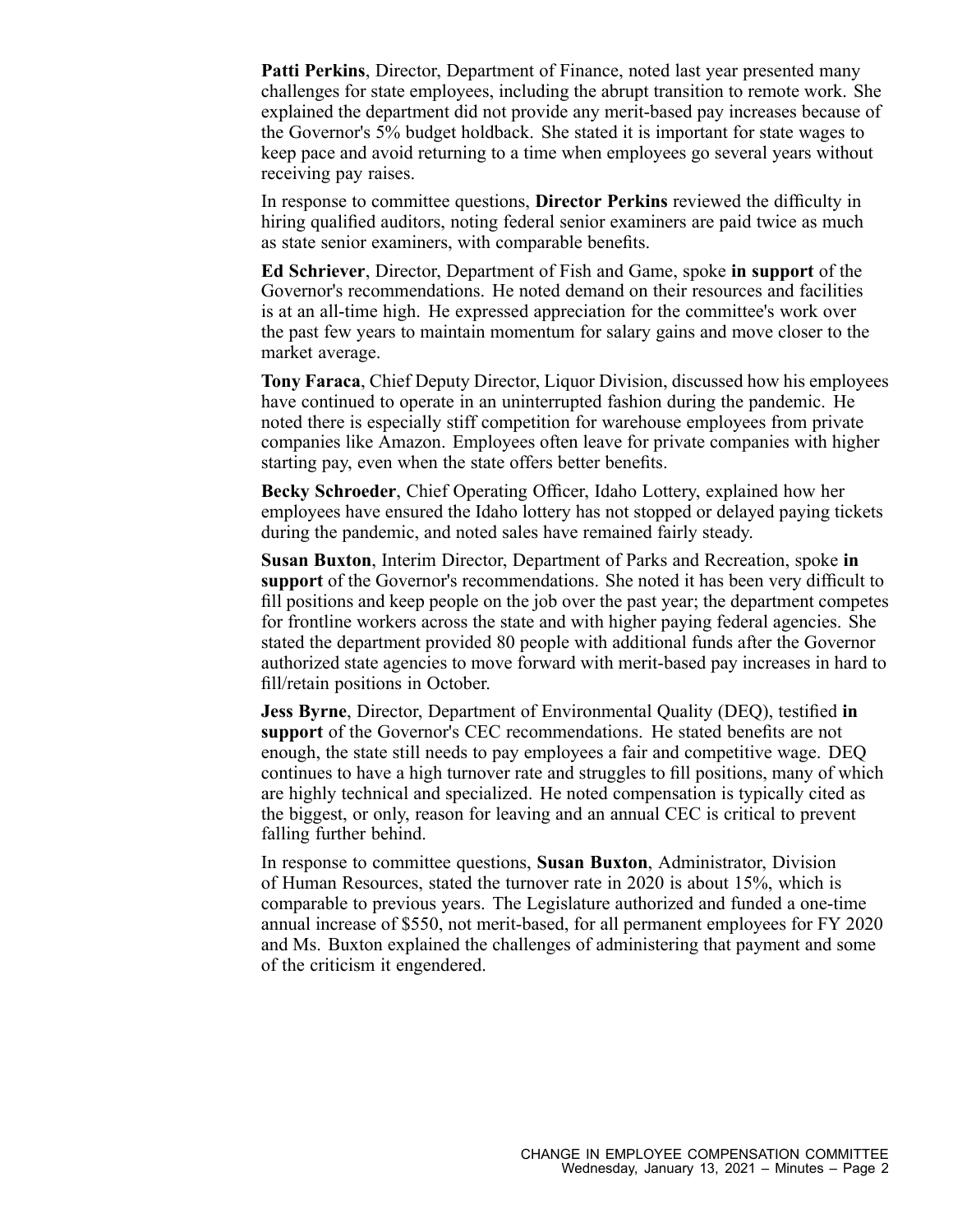**Alex Adams**, Administrator, Division of Financial Management, discussed managing the uncertainty of the revenue forecast and implementation of the FY 2021 CEC. When the Legislature adjourned in March 2020, the state had <sup>a</sup> balanced budget; however, the revenue forecast in May 2020 showed <sup>a</sup> \$392 million shortfall. The Governor chose to cut agency spending by 5% to close the revenue gap, along with using rainy day and federal funds; the 5% holdback also included <sup>a</sup> compensation and hiring freeze. Mr. Adams reviewed the five components of the FY 2021 CEC authorized and funded by the Legislature: maintenance of the current benefit package and payline exceptions were both fully implemented; adjusting the salary structure by 3% was implemented starting July 1, 2020; the 2% across-the-board salary increase for 20 high-need job classifications is in the process of being fully implemented and will be retroactive to July 1, 2020. The final component, <sup>a</sup> 2% merit-based pay increase, was originally pu<sup>t</sup> on hold as par<sup>t</sup> of the compensation freeze. As state revenue has continued to come in above forecasts, the Governor authorized agencies in October to move forward with merit adjustments in hard to fill/retain positions, but the 2% merit-based pay increase has not been implemented across-the-board. Mr. Adams acknowledged the frustration that the FY 2021 CEC has not been fully implemented, but noted the existence of mitigating factors that softened the blow for state employees, including use of federal funds for hazard pay, very few layoffs, federal stimulus checks, and eligibility for expanded family leave under the Families First Coronavirus Response Act.

**Mr. Adams** then presented **Governor Little's** four FY 2022 CEC recommendations: increase the salary structure by 2% in an effort to continue toward the market average, continue current payline exceptions for job classifications which target specific recruiting and retention situations, increase the merit-based salary componen<sup>t</sup> by 2%, and maintain the overall design of the benefits package and percentage contributions for employee benefits. He stated if an agency did not implement last year's 2% merit-based pay increase it will still be in their base budget and the FY 2022 increase would be in addition, giving agencies the ability to award an increase of up to 4%.

In response to committee questions, **Mr. Adams** noted most agencies took at least some of their 5% holdback from personnel costs. **Governor Little's** proposed budget reinvests these savings into projects including infrastructure, water and literacy, as well as tax relief. He stated budget cuts were not restored sooner because of ongoing revenue uncertainty and while the full FY 2021 CEC was not implemented across-the-board, most state employees kept their jobs, with only higher education institutions implementing furloughs. He agreed with some committee members' concerns about the public's perception of state employees receiving raises after <sup>a</sup> difficult economic year, but noted that is why the Governor chose to reinvest the savings returns in ways that benefit all Idaho citizens.

**Christine Otto**, Senior Budget and Policy Analyst, Budget and Policy Analysis Division, Legislative Services Office, followed up on information requested at the previous committee meeting regarding how many employees received <sup>a</sup> CEC in FY 2021. She clarified any personnel dollars from the general fund that are not spen<sup>t</sup> by the end of the fiscal year revert back to the general fund.

**Co-chairman Patrick** encouraged committee members to prepare their motions ahead of time for the next meeting, including an estimated fiscal impact. He stated he understood concerns about the public's perception, but noted providing state employees <sup>a</sup> 4% merit-based raise would simply be returning money they have not ye<sup>t</sup> received.